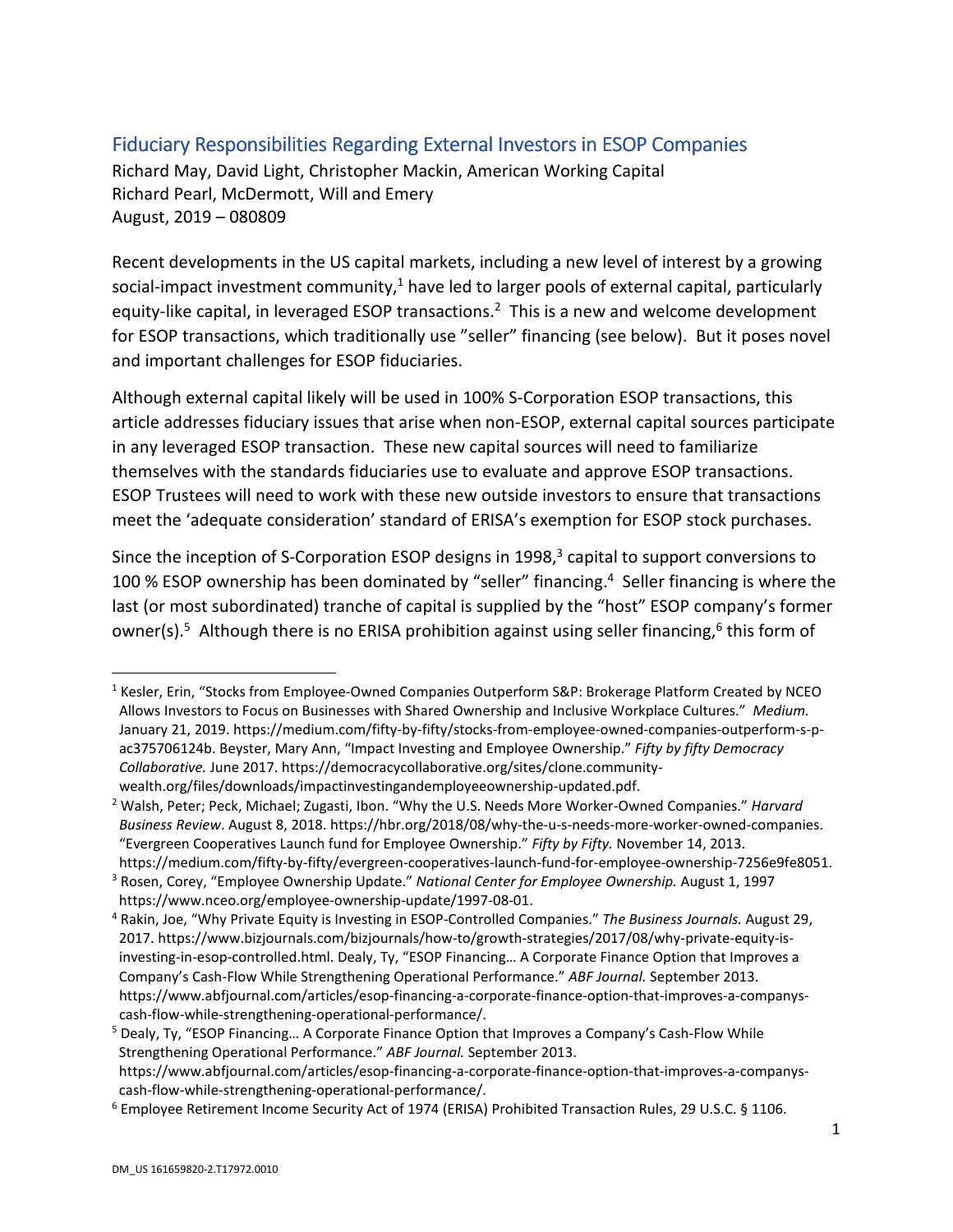financing can introduce questions about whether fair market value was paid or whether the terms of the seller financing<sup>7</sup> affect the Trustee's fiduciary obligations to the ESOP, particularly an ESOP with a 100% ownership interest. The terms of seller financing have, with increasing frequency, become a focus of DOL and private-party claims for breached of fiduciary duty.8

In litigation cases, courts evaluate claims for breach of fiduciary duty by examining the process the trustee employed in implementing the subject ESOP transaction. In many litigation cases, plaintiffs challenge the fair market value of both the financial consideration received by the sellers and the stock purchased by the ESOP. $9$  Plaintiffs often make the argument, which we believe is misguided, that privately negotiated transactions – even those negotiated at armslength – ignore objective market standards. Although courts have accepted that ERISA requires the "fair market value" standard to be used for purposes of determining adequate consideration, the DOL has never published standards for determining fair market value, and the lack of guidance creates significant exposure for ESOP trustees. This paper suggests that the arrival of new external capital financing pools to fund leveraged ESOP transactions might introduce the added benefit of reducing the number of claims that accuse ESOP trustees of failing to negotiate at arm's-length.

Every ESOP fiduciary should be familiar with ERISA's adequate consideration exemption required to implement an ESOP through acquiring loans from the sponsoring company, i.e. by definition a "party in interest."<sup>10</sup> Historically, the established ESOP industry standards to meet the adequate consideration standard of ERISA were derived from IRS estate and gift tax regulations, Rev 59-60, the 1988 DOL proposed adequate consideration regulations, Federal court ERISA case findings of law, and more recently the DOL Settlement Agreements. The industry-accepted standards for both ERISA's due-diligence process requirement, the "prudent man" rule and economic-substance requirement, the fair market value as determined by the "willing buyer, willing seller" rule arise from the fact that in the most leveraged ESOP transactions a purchase process takes place – one that is characterized as "comparable" to auction-market purchase but lacks certain elements of an auction market. In a leveraged ESOP transaction, namely that the ESOP has no capital and must borrow virtually all of its capital from the sponsoring company or third-party capital sources  $11$  to fund its stock purchase. In

<sup>7</sup> Rodgers, Loren, "Employee Ownership Update." *National Center for Employee Ownership.* March 1, 2018. https://www.nceo.org/employee-ownership-update/2018-03-01. 8

Daugherty, Greg, "Department of Labor Continues to Watch ESOP Valuations with Recent Trustee Settlements." *Benefits Law Report.com.* January 9, 2018. https://www.employeebenefitslawreport.com/2018/01/departmentof-labor-continues-to-watch-esop-valuations-with-recent-trustee-settlements/. 9

<sup>&</sup>lt;sup>9</sup>Congress of the United States letter to President Donald Trump. October 1, 2018. United States Congress. https://www.esopassociation.org/docs/default-source/advocacy-documents-

library/trump\_esop\_dol\_letter.pdf?sfvrsn=b3e4b386\_4. "2018 ERISA Litigation and Significant Issues in Litigation." Plans Benefits Security Division Office of the Solicitor. Department of Labor. March 22, 2019.<br><sup>10</sup> Employee Retirement Income Security Act of 1974 (ERISA) Exemptions from Prohibited Transactions, 29 U.S.C. §

<sup>1108. 11</sup> Hobbs, Joel, Maxwell, Gary, Heckler, Julie, "Employee Stock Ownership Plans, Including S Corporation ESOPs and

Anti Abuse Measures." *Internal Revenue Service,* 2003. https://www.irs.gov/pub/irs-tege/epchd804.pdf.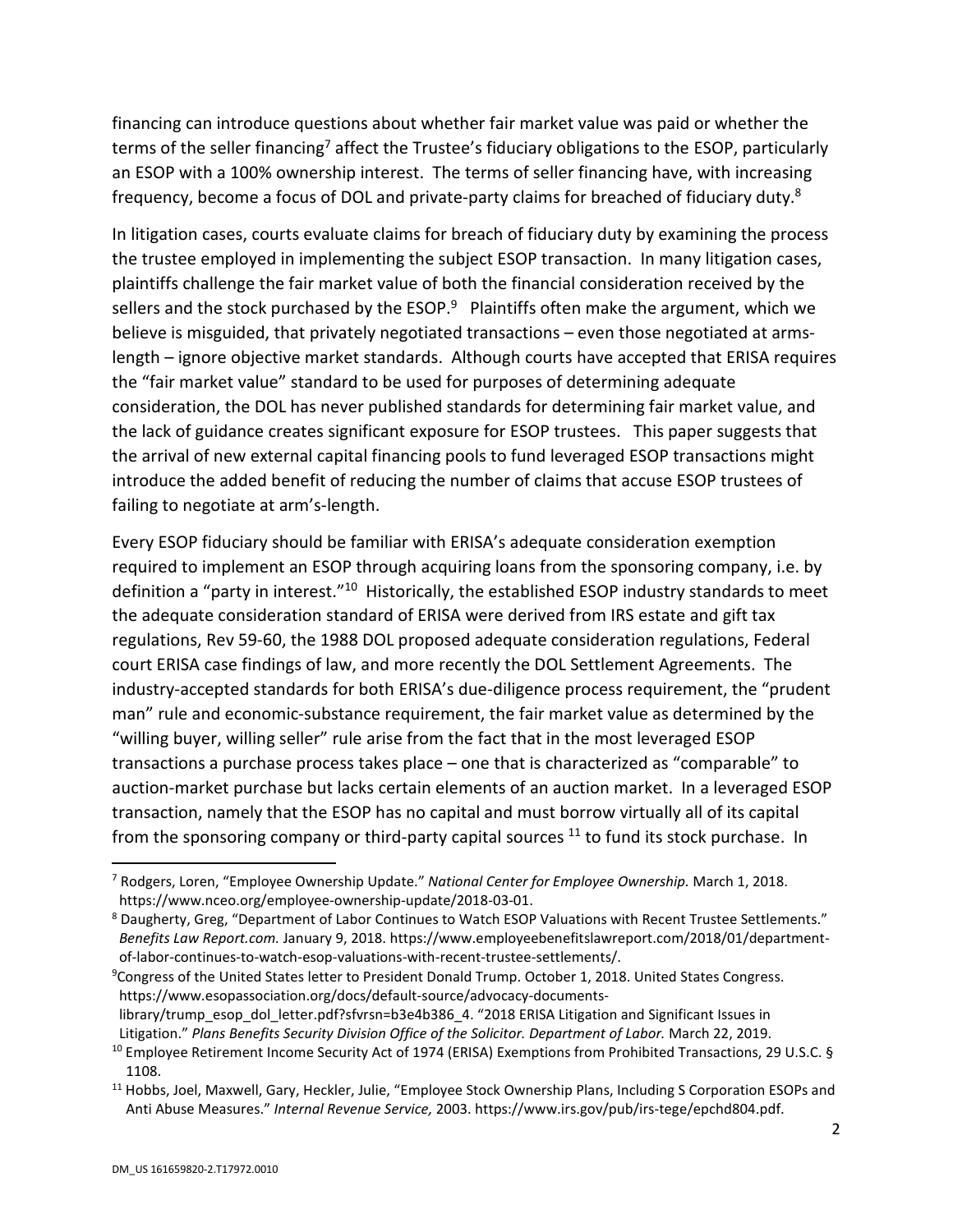these cases, which constitute the vast majority of ESOP leveraged transactions, the Trustee must determine not only the fair market value (FMV) of the stock being purchased, but also what terms and conditions meet a hypothetical market standard for the ESOP debt being used to buy the stock.<sup>12</sup> With the senior secured debt there are broad and deep markets for this needed capital and therefore its pricing and terms very seldom present fiduciaries with significant issues. However, with a very limited market to provide financing for the most subordinated tranche of debt, the synthetic equity, this financing is most often supplied by the sellers. That limited market negotiation can present fiduciaries with significant challenges regarding both the pricing of company's stock and derivative warrants, the synthetic equity terms and covenants and their impact on corporate governance.

Informed, disciplined, and reasonable buyers can, and often do, differ on the financial value of a company and the acceptable terms of an investment transaction. Using similar due-diligence procedures, examining the same historical and projected financial data and employing similar valuation methodologies, buyers often differ on a company's market value and acceptable terms and covenants for a given transaction. Historically, the DOL and class-action attorneys have questioned the adequacy of the Trustee's due diligence process, the valuation methodology, and the fairness conclusions, principally where actual financial outcomes differed from projected outcomes.<sup>13</sup> In these cases, it can often be an unforeseen internal or external event (e.g. exit of key engineering talent, or the arrival of a disruptive technological innovation, or unanticipated market performance) that causes the underperformance.

No amount of due diligence, experience, and discipline in valuation will result in perfect pricing. Underlying economic facts, which are used to price an asset, are never fully knowable at the time of pricing. More importantly, unanticipated events post-transaction will and very often do materially affect economic outcomes. But the entry of external auction market participants, and new pools of capital that have an appetite for the synthetic equity of leveraged ESOP transactions,<sup>14</sup> presents a promising opportunity to more fully realize direct market related

<sup>12 &</sup>quot;DOL Proposed Regulations Relating to the Definition of Adequate Consideration." *Department of Labor.* May 11, 1988.<br><sup>13</sup> Congress of the United States letter to President Donald Trump. October 1, 2018. United States Congress.

https://www.esopassociation.org/docs/default-source/advocacy-documentslibrary/trump\_esop\_dol\_letter.pdf?sfvrsn=b3e4b386\_4. Brundle v. Constellis (4<sup>th</sup> Cir.) (2018). Acosta v. Big G Express, Inc. (E.D. Tenn.) (2017). Acosta v. Wilmington Trust (S.D.N.Y.) (2017). Secretary v. Baum (E.D. Mich.) (2017). Perez v. Tobacco Rag Processors Inc. Employee Stock Ownership Plan (E.D. N.C.) (2017). Perez v. Zander Group Holdings, Inc. (M.D. Tenn.) (2017). Secretary v. Reliance Trust Company (D. Minn.) (2017). Acosta v. Cactus Feeders, Inc. (N.D. Tex.) (2016). Perez v. First Bankers Trust Services, Inc. (Sonnax Industries) (D. Vt.) (2016). Perez v. Potts (S.D. Ohio) (2016). Perez v. Bat Masonry (W.D. Va.) (2015). Perez v. BAT Masonry (W.D. Va.) (2015). Perez v. First Bankers Trust Services, Inc. and Vincent DiPano (D.N.J.) (2012).

<sup>14</sup> Kesler, Erin, "New Report: Opportunities for Impact Investing in Employee Ownership." *Fifty by Fifty.* June 1, 2017. https://medium.com/fifty-by-fifty/new-report-opportunities-for-impact-investing-in-employeeownership-d807b88259b5.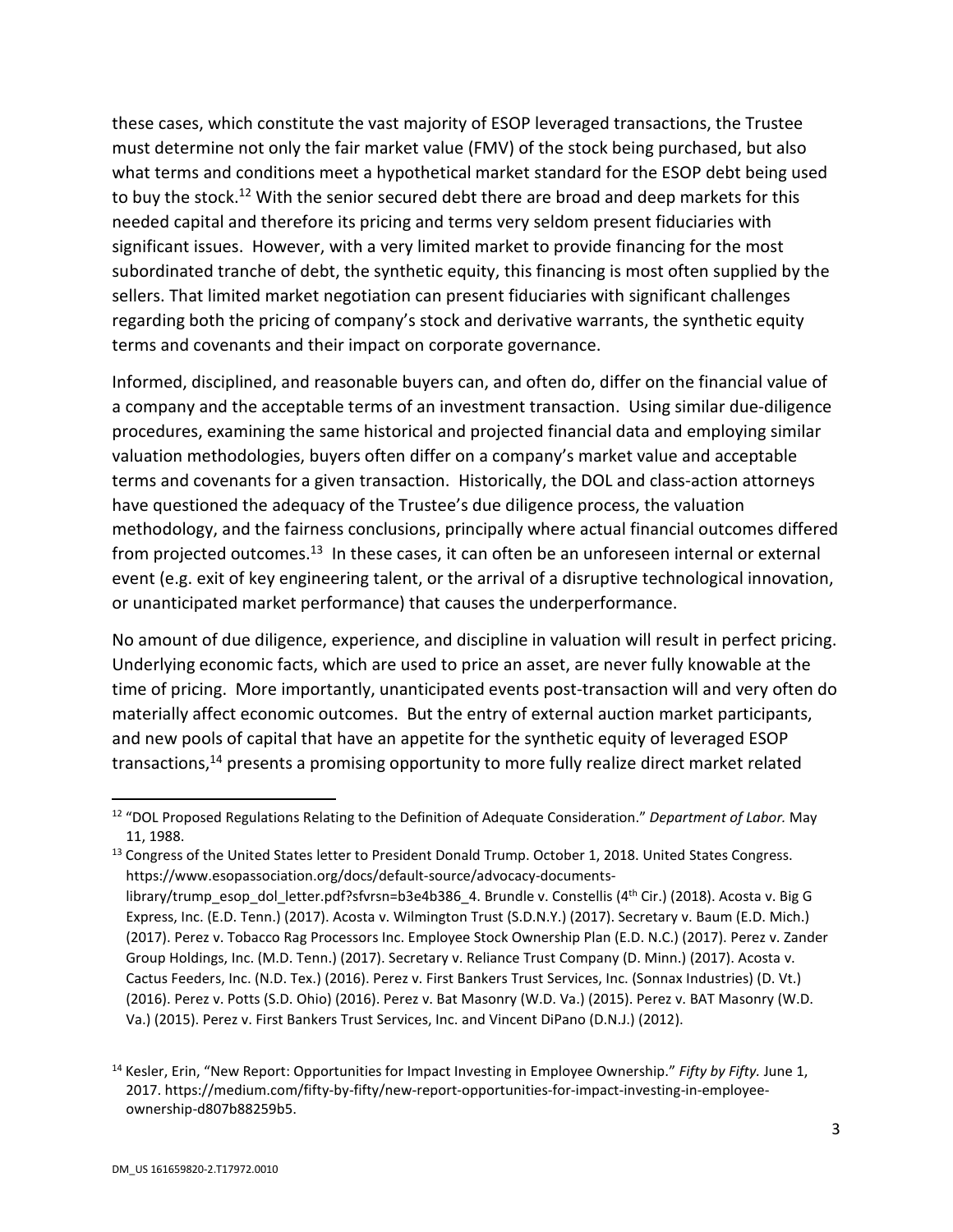evidence for both the company's stock price and the terms and covenants for the ESOP's synthetic equity financing for fiduciaries and the beneficiaries they protect.

ERISA requires that the ESOP pay no more than adequate consideration for the stock it purchases in an ESOP transaction.<sup>15</sup> Evidence of an auction market for stock has satisfied the DOL that the adequate-consideration test was met.<sup>16</sup> These new pools of capital qualify as auction-market participants when they invest in an ESOP transaction. A sponsoring company making use of this new source of capital can employ a selection process, which should materially mitigate concerns about the adequacy of the consideration. This is because the external investors will employ their own, external standards for due diligence, asset pricing, and terms setting.

In its Alpha Consulting Group settlement agreement the DOL directed that the fiduciary determine, "Whether both seller financing and financial institution financing was considered and whether the loans sought from financial institutions were within the amounts the financial institution was willing to loan."<sup>17</sup> It remains to be seen whether the arrival of this new source of potential financing will have a material effect on ability of fiduciaries to market test the pricing, terms and covenants of the "seller" financing or synthetic equity that have been the focus of DOL and private-party challenges. These include, for example, challenges to corporategovernance structures in place after a control ESOP transaction. Although many ERISA attorneys believe that Congress did not envision ESOP's exercising operating control of a company after a control transaction, plaintiffs often allege that the post-transaction goverenance structure was somehow not prudent for the ESOP or its participants. These new external sources of financing might demand changes to corporate governance structures that will be responsive to the scrutiny that has animated the DOL and private-plaintiffs. There exists today a pool of over \$2B of external-risk capital (i.e. synthetic equity) that has an appetite to participate in ESOP transactions.<sup>18</sup> Additional, substantial social-impact capital waits in the wings to add resources.<sup>19</sup> Subject to standards of ESOP Trustee control, particularly in control ESOPs, pool members can invest in both "control" and minority positions.<sup>20</sup> These investment pools are experienced and have records of successful investing.<sup>21</sup> They employ

<sup>15 29</sup> U.S.C. § 1108(e); 29 U.S.C. § 1102(18).

<sup>&</sup>lt;sup>16</sup> Thompson v. Avondale Industries, Inc. (E.D. Louisiana) (2003).<br><sup>17</sup> Acosta v. Mueller, et. al., E.D.Wi., Civil Action No. 2:13-cv-1302-PP, consent order entered Dec. 27, 2017.<br><sup>18</sup> Beyster, Mary Ann. "Impact Investing

<sup>2017.</sup> https://democracycollaborative.org/sites/clone.community-

wealth.org/files/downloads/impactinvestingandemployeeownership-updated.pdf.<br><sup>19</sup> Id.

<sup>20 &</sup>quot;The Employee Ownership Report." *National Center for Employee Ownership.* July-August 2019.

https://www.nceo.org/Employee-Ownership-Report/id/46/. 21 Beyster, Mary Ann, "Impact Investing and Employee Ownership." *Fifty by fifty Democracy Collaborative.* June 2017. https://democracycollaborative.org/sites/clone.community wealth.org/files/downloads/impactinvestingandemployeeownership-updated.pdf. Starr, Ira, "Impact Investing, ESOPS and Private Equity." *Long Point Capital. Rutgers School of Management and Labor Relations.* March 19, 2019.